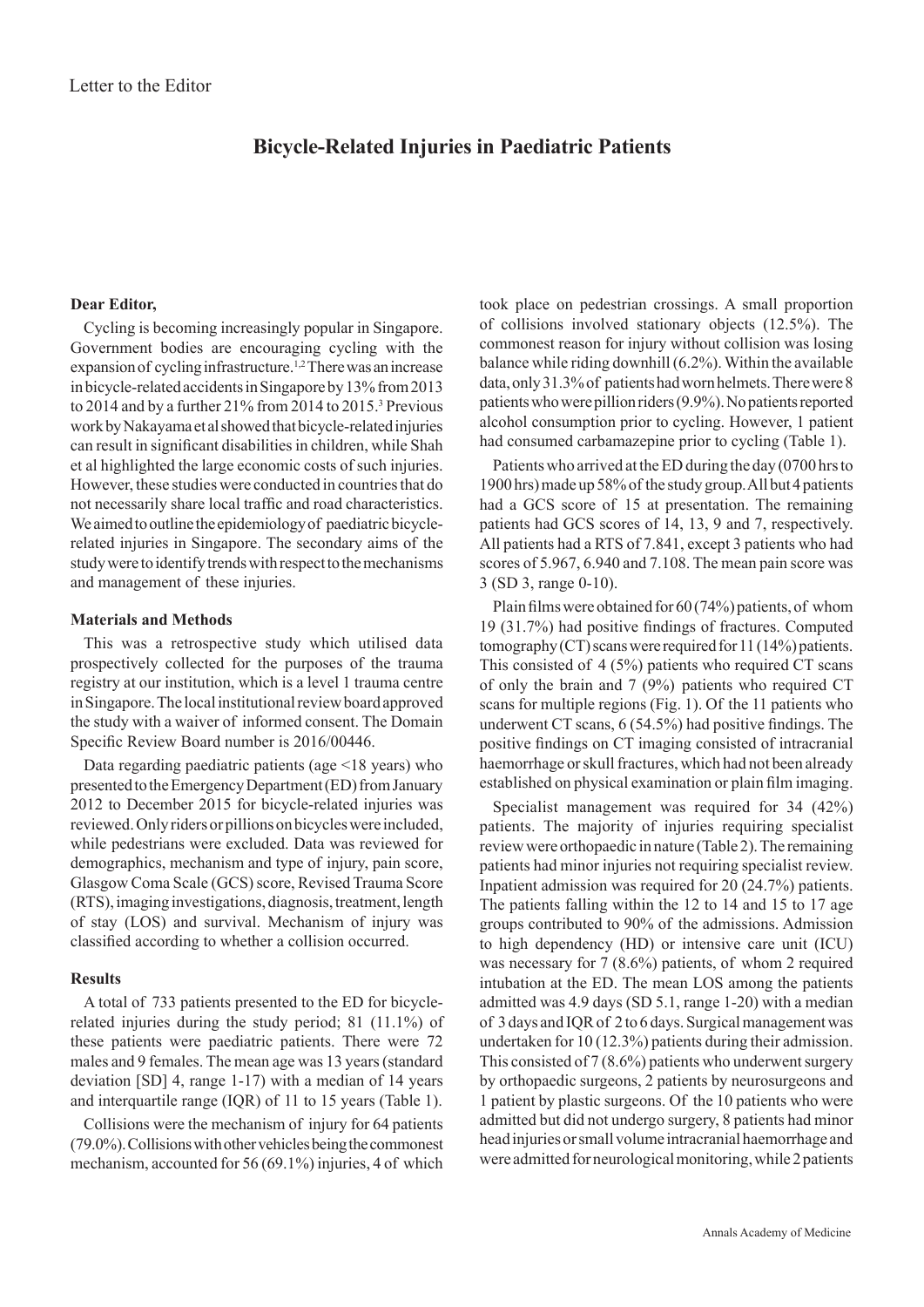|                            | Table 1. Patient Demographics and Mechanisms of Injury |  |  |  |  |  |
|----------------------------|--------------------------------------------------------|--|--|--|--|--|
| Gender                     | $n$ (%)                                                |  |  |  |  |  |
| Male                       | 72 (88.9%)                                             |  |  |  |  |  |
| Female                     | $9(11.1\%)$                                            |  |  |  |  |  |
| Total                      | 81                                                     |  |  |  |  |  |
| Age                        |                                                        |  |  |  |  |  |
| $1 - 5$                    | $8(9.9\%)$                                             |  |  |  |  |  |
| $6-8$                      | $7(8.6\%)$                                             |  |  |  |  |  |
| $9 - 11$                   | $6(7.4\%)$                                             |  |  |  |  |  |
| $12 - 14$                  | 24 (29.6%)                                             |  |  |  |  |  |
| $15 - 17$                  | 36 (44.4%)                                             |  |  |  |  |  |
| Mean (SD)                  | 13 (4%) years                                          |  |  |  |  |  |
| Range                      | $1 - 17$ years                                         |  |  |  |  |  |
| Ethinicity                 |                                                        |  |  |  |  |  |
| Chinese                    | 45 (55.6%)                                             |  |  |  |  |  |
| Malay                      | 23 (28.4%)                                             |  |  |  |  |  |
| Indian                     | $9(11.1\%)$                                            |  |  |  |  |  |
| Caucasian                  | 3(3.7%)                                                |  |  |  |  |  |
| Unknown                    | $1(1.2\%)$                                             |  |  |  |  |  |
| Collisions                 | 64 (79%)                                               |  |  |  |  |  |
| Car                        | 37 (45.7%)                                             |  |  |  |  |  |
| Heavy vehicle              | 13(16%)                                                |  |  |  |  |  |
| Motorcycle                 | 3(3.7%)                                                |  |  |  |  |  |
| Other bicycle              | 3(3.7%)                                                |  |  |  |  |  |
| Non-vehicles               | $8(9.9\%)$                                             |  |  |  |  |  |
| Tree                       | $3(3.7\%)$                                             |  |  |  |  |  |
| Lamppost                   | $2(2.5\%)$                                             |  |  |  |  |  |
| Other road fixture         | 3(3.7%)                                                |  |  |  |  |  |
| No collision               | 17(21%)                                                |  |  |  |  |  |
| Riding downhill            | $5(6.2\%)$                                             |  |  |  |  |  |
| Uneven road                | 3(3.7%)                                                |  |  |  |  |  |
| No known cause             | 3(3.7%)                                                |  |  |  |  |  |
| Foot caught in front wheel | $2(2.5\%)$                                             |  |  |  |  |  |
| Avoiding other vehicle     | $2(2.5\%)$                                             |  |  |  |  |  |
| Hit by small object (ball) | $1(1.2\%)$                                             |  |  |  |  |  |
| Slippery ground            | $1(1.2\%)$                                             |  |  |  |  |  |
| Type of bicycle            |                                                        |  |  |  |  |  |
| Unpowered                  | 80 (98.8%)                                             |  |  |  |  |  |
| Electric                   | $1(1.2\%)$                                             |  |  |  |  |  |
| Patient activity           |                                                        |  |  |  |  |  |
| Rider                      | 73 (90.1%)                                             |  |  |  |  |  |
| Pillion                    | $8(9.9\%)$                                             |  |  |  |  |  |
| Helmet use                 |                                                        |  |  |  |  |  |
| Yes                        | $5(6.2\%)$                                             |  |  |  |  |  |
| No                         | $11(13.6\%)$                                           |  |  |  |  |  |
| Data unavailable           | 65 (80.2%)                                             |  |  |  |  |  |
| Drugs/alcohol              |                                                        |  |  |  |  |  |
| Carbamazapine              | $1(1.2\%)$                                             |  |  |  |  |  |
| No                         | 80 (98.8%)                                             |  |  |  |  |  |

SD: Standard deviation

had fractures not requiring surgery and were admitted for immobilisation of  the fractures and management of pain. There were no limb amputations or mortalities among the patients in the study. Further details on injury types and management are summarised in Table 3 and Figure 2.

#### **Discussion**

To the best of our knowledge, this is the first study to analyse the epidemiology of paediatric bicycle-related injuries in Singapore.

In our study, paediatric patients contributed to 11.1% of all bicycle-related injuries. Most patients (88.9%) were male, with patients of the 15 to 17 age group accounting for 47.2% of  the males. The 12 to 14 and 15 to 17 age groups contributed to form 90% of the patients requiring admission despite only representing 74.1% of the cohort. These findings provide information on the demographic groups that would likely benefit most from targeted interventions aimed at injury prevention. Such interventions can be legislative and non-legislative in nature. Legislative means of injury prevention could include mandatory use of helmets and other safety gear for children aged 12 or older. Such laws have been shown to increase the use of safety gear.<sup>4</sup> In the local context, non-legislative interventions aimed at injury prevention could take the form of compulsory bicycle safety education as a part of the 'Physical Education' syllabus in secondary school. Health education software may be another avenue of intervention in these age groups, with increasing smartphone usage. Such software has been shown to be an effective and low cost means of safety education.<sup>5</sup>

The majority of patients (58.0%) arrived at the ED during the day. Saturday was the commonest day of presentation. The proportion of accidents that took place during national school term breaks was only 21%, despite the term breaks making up approximately 25% of each year. This demonstrates that bicycle injuries among paediatric patients is a perennial problem. We believe that this may be secondary to the use of bicycles for daily transportation purposes as opposed to solely leisure purposes.

In our study, 87.5% of collisions involved another vehicle, of which 7% occurred on pedestrian crossings. This is in contrast to figures from a study conducted in Hong Kong, in which only 31.4% of collisions involved another vehicle.<sup>6</sup> Published figures from a study conducted in Canada reported that 86.2% of  bicycle collisions involved another vehicle, which was more similar to figures from our own study. In addition, 4.9% of  our patients sustained collisions while cycling across pedestrian crossings. No similar circumstances were reported in the other studies.<sup>6,7</sup> The high proportion of collisions involving other vehicles and collisions occurring on pedestrian crossings in our study—which exceeds those observed in other studies—may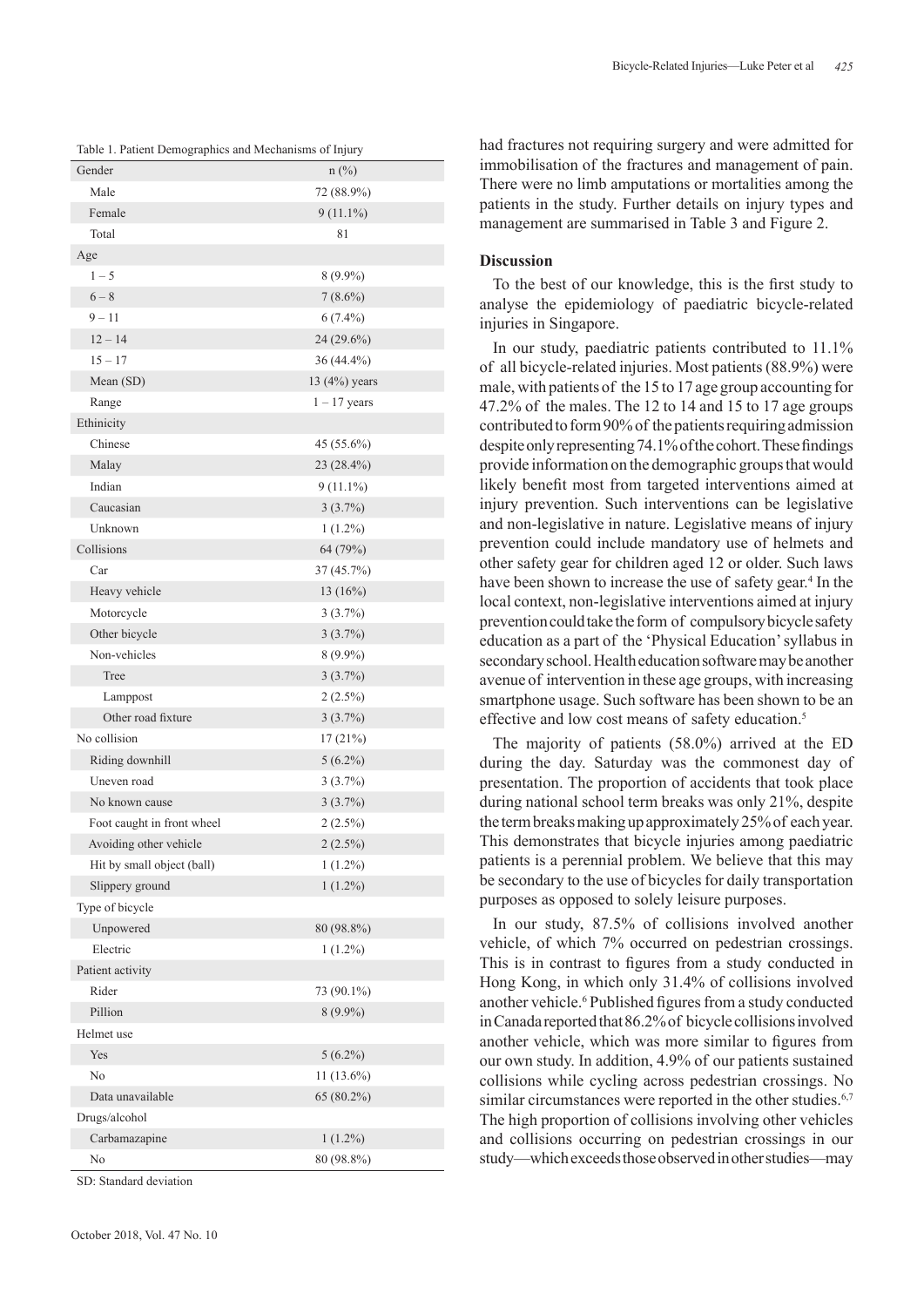

Fig. 1. Chart illustrating the imaging studies. All patients who underwent CT of a single region underwent CT brain. All patients who underwent CT of 2 regions underwent CT brain and cervical spine. All patients who underwent CT of 5 regions underwent CT brain, cervical spine, thorax, abdomen and pelvis. CT: Computed tomography.

|                                     |                          |                          | Management     |                  |
|-------------------------------------|--------------------------|--------------------------|----------------|------------------|
| <b>Fractures</b>                    | <b>Closed</b>            | Open                     | Non-Surgical   | Surgical         |
| Upper limb                          |                          |                          |                |                  |
| Clavicle                            | 5                        | $\overline{0}$           | 5              | $\mathbf{0}$     |
| Humerus                             | $\overline{2}$           | $\theta$                 |                |                  |
| Humerus and forearm                 |                          | $\overline{0}$           | $\overline{0}$ |                  |
| Forearm                             | 3                        | $\mathbf{0}$             |                | $\overline{2}$   |
| Hand                                | $\boldsymbol{0}$         | -                        | $\mathbf{0}$   | ш                |
| Lower limb                          |                          |                          |                |                  |
| Femur                               | $\mathbf{1}$             | $\overline{0}$           | $\mathbf{0}$   |                  |
| Leg                                 | $\mathbf{0}$             |                          | $\overline{0}$ |                  |
| Foot                                | $\overline{4}$           | $\overline{0}$           | $\overline{4}$ | $\overline{0}$   |
| <b>Others</b>                       | <b>Closed</b>            | Open                     | Non-Surgical   | Surgical         |
| Ankle sprain                        | $\overline{\phantom{a}}$ | $\overline{\phantom{a}}$ | $\overline{2}$ | $\overline{0}$   |
| Posterior cruciate<br>ligament tear |                          | ٠                        |                | $\boldsymbol{0}$ |

Table 2. Orthopaedic Injuries

be attributed to the density of motor vehicles in Singapore. Another possible contributory factor is that drivers of  motor vehicles in Singapore—where bicycles have not yet become a regular mode of  transportation—may be less accustomed to sharing roads with bicycle users.

Data on helmet wear was only available for 19.8% of patients. For these patients, over two-thirds had not used helmets. Only 1 of these patients was documented to have been given advice to wear a helmet in future. A recent systematic review showed that bicycle helmet use was associated with reduced odds of head injury, fatal head injury and facial injury.<sup>8</sup> The American Academy of Pediatrics recommends counselling parents and children about the prevention of common childhood injuries, including bicycle safety and helmet use as part of 'The Injury Prevention Program'.<sup>9</sup> It could be beneficial to ensure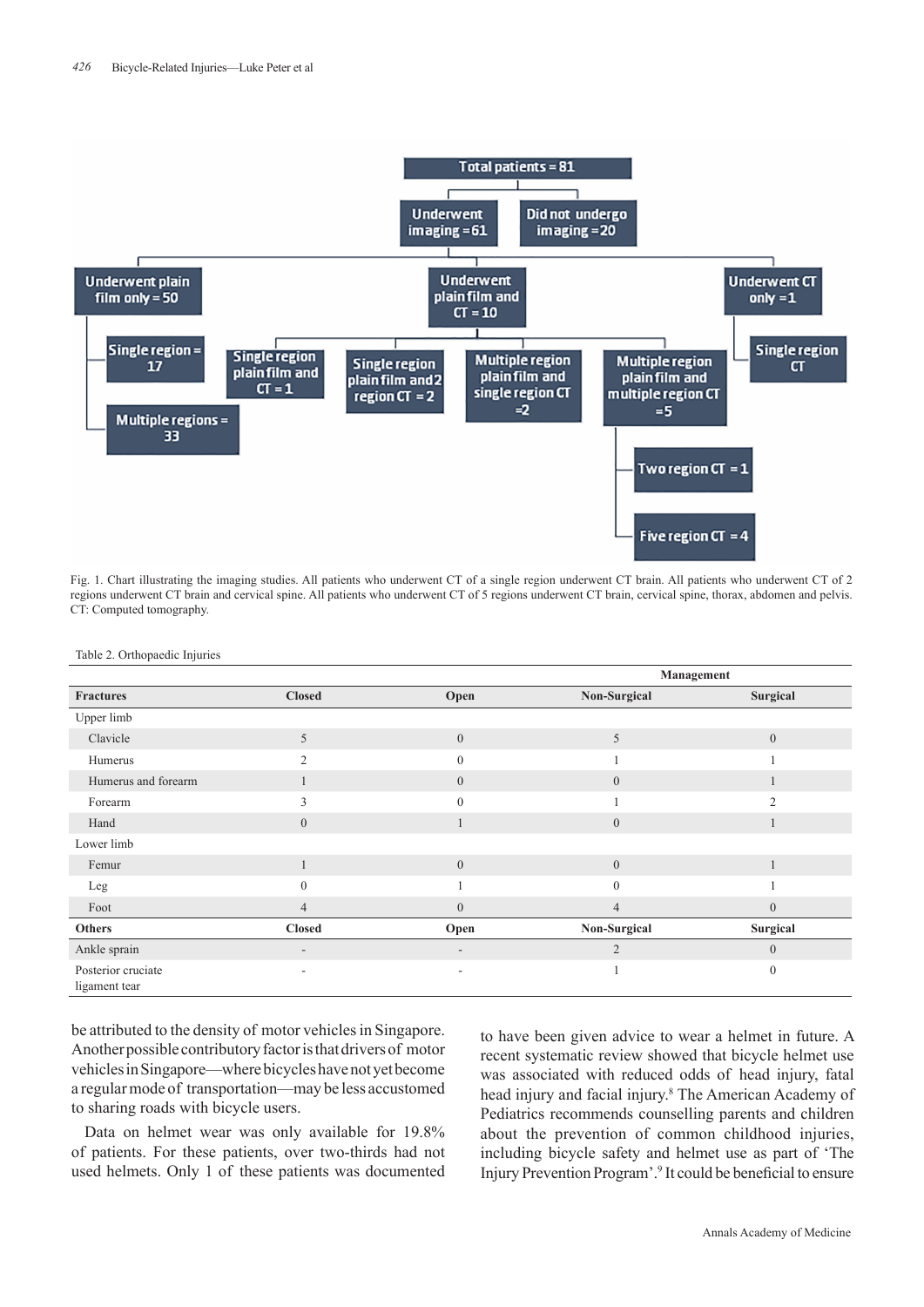



that patients and parents are educated on helmet use, in the setting of  paediatric patients presenting to the ED for bicycle-related injuries.

Pillion riders contributed to 9.9% of the patients. The majority of these patients were of younger age groups. Only 1 pillion rider was older than 9 years of age. The injury mechanism for all these patients was collisions with other vehicles. These injuries are particularly concerning as the Road Traffic Act in Singapore prohibits pillion riders on bicycles unless the bicycle is designed with an extra seat for the pillion rider.<sup>10</sup> Unfortunately, our data did not include information on the presence or absence of an extra seat on the bicycles involved in the abovementioned accidents. This is an area that warrants further investigation.

The majority of patients (74%) required imaging investigations for further evaluation. A significant proportion of patients in our study (14%) required CT imaging. Of these patients, 54.5% had positive findings that were not already established. CT imaging as part of evaluation following bicycle-related injuries is important but is associated with high levels of radiation and contributes to healthcare system burden. In addition, CT imaging in paediatric patients has been shown to increase risk of  certain malignancies.11 Our figures compared favourably with figures from studies by Fenton et al and Muhm et al, which reported lower figures of  46% and 33.8% for positive CT findings in paediatric trauma patients.12,13 This demonstrates that CT scans are being used judiciously in our institution in this context,